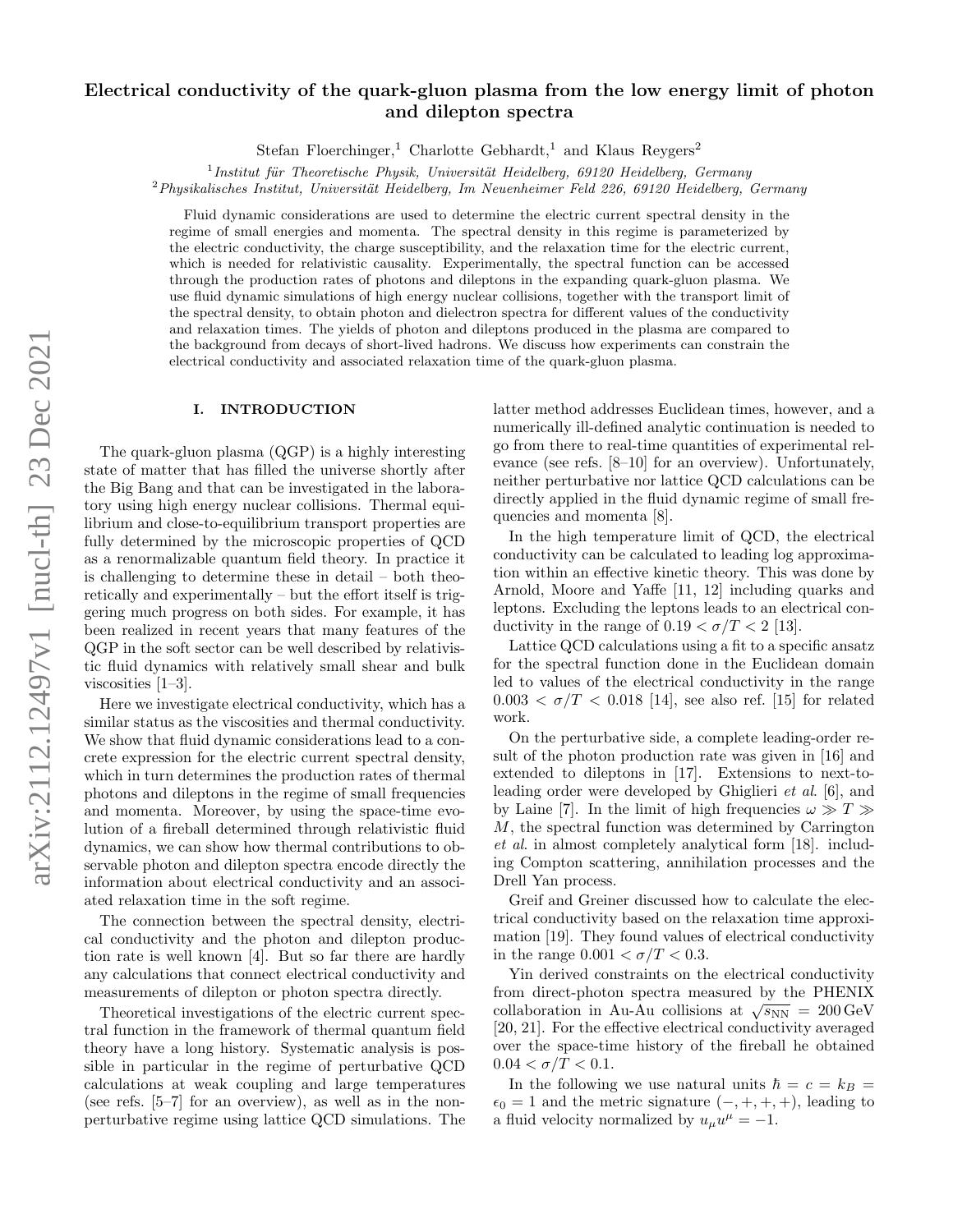### II. ELECTRIC CURRENT SPECTRAL FUNCTION IN THE FLUID DYNAMIC REGIME

As a result of the electromagnetic  $U(1)$  gauge symmetry, the electric current  $J^{\mu} = (n, \mathbf{j})$  is conserved,

<span id="page-1-5"></span>
$$
\nabla_{\mu}J^{\mu} = 0. \tag{1}
$$

In the fluid dynamic regime of small frequencies and wave numbers, the space-time evolution of the electric current is determined by this conservation law, together with a constitutive relation that can be written in terms of a derivative expansion. For the latter we take

<span id="page-1-0"></span>
$$
J^{\alpha} + \tau \Delta^{\alpha}{}_{\beta} u^{\mu} \nabla_{\mu} J^{\beta} = n u^{\alpha} + \sigma \Delta^{\alpha \nu} E_{\nu} - D \Delta^{\alpha \nu} \partial_{\nu} n. (2)
$$

The first terms on the left as well as on the right correspond to the leading order and contain no derivatives. The second and third term on the right-hand side are of first order in derivatives and involve the projector orthogonal to the fluid velocity  $\Delta^{\alpha\beta} = g^{\alpha\beta} + u^{\alpha}u^{\beta}$ . We also use the electric field  $E^{\nu} = \Delta^{\nu \mu} u^{\rho} F_{\mu \rho}$ , where  $F_{\mu\nu} = \partial_{\mu}A_{\nu} - \partial_{\nu}A_{\mu}$  is the electric field strength tensor, and  $\sigma$  is the electrical conductivity. The last term in Eq. [\(2\)](#page-1-0) realizes Fick's law with diffusion coefficient D. The second term on the left-hand side in Eq. [\(2\)](#page-1-0), which is formally of second order in the derivative expansion, is introduced to ensure relativistic causality. The relaxation time  $\tau$  corresponds to the time scale over which the current relaxes towards the local form of Ohm's and Fick's law described by the rest of the equation. Note that with this term, Eq. [\(2\)](#page-1-0) becomes an evolution law for the components of the current that are orthogonal to the fluid velocity.

One may now use linear response theory to determine different two-point correlation functions of electromagnetic current  $J^{\mu}(x)$ , see supplemental material. We are particularly interested in the spectral density  $\rho(\omega, \mathbf{p}) = \rho^{\mu}{}_{\mu}(\omega, \mathbf{p})$  where  $\rho^{\mu\nu}(\omega, \mathbf{p}) = \text{Im} G_R^{\mu\nu}(\omega, \mathbf{p})$  is given by the imaginary part of the retarded correlator. In the fluid rest frame we find

<span id="page-1-1"></span>
$$
\rho(\omega, \mathbf{p}) = \frac{\sigma \omega (\omega^2 - \mathbf{p}^2)}{(\tau \omega^2 - D\mathbf{p}^2)^2 + \omega^2} + 2\frac{\sigma \omega}{\tau^2 \omega^2 + 1}.
$$
 (3)

The diffusion coefficient D and the electrical conductivity  $\sigma$  are related through the static charge susceptibility  $\chi =$  $(\partial n/\partial \mu)|_T$ , as  $D\chi = \sigma$ .

From the concrete expression [\(3\)](#page-1-1) one can obtain the Kubo relation for electrical conductivity in the low frequency limit of the spectral density on the light cone, or at vanishing spatial momentum,

<span id="page-1-3"></span>
$$
\sigma = \frac{1}{2} \lim_{\omega \to 0} \frac{1}{\omega} \rho(\omega, \mathbf{p}) \big|_{\mathbf{p}^2 = \omega^2} = \frac{1}{3} \lim_{\omega \to 0} \frac{1}{\omega} \rho(\omega, \mathbf{p}) \big|_{\mathbf{p} = 0}.
$$
 (4)

The combination  $\rho(\omega, \mathbf{p})/\omega$  has a transport peak at small frequencies, the magnitude of which is determined by electrical conductivity. The width of this transport peak is determined by the inverse relaxation time  $\tau^{-1}$ . Quite



<span id="page-1-2"></span>FIG. 1. Spectral density for the electric current derived from fluid dynamic considerations as given by Eq. [\(3\)](#page-1-1) at vanishing invariant mass,  $M = 0$ . Dashed lines illustrate the dependence on the relaxation time, solid lines show the dependence on conductivity. Electric conductivity is proportional to the height of the spectral peak, whereas an increasing relaxation time makes it more narrow.

generally, we expect Eq. [\(3\)](#page-1-1) to capture the behavior of the spectral density in the hydrodynamic regime of small frequencies and momenta compared to the temperature scale,  $\omega$ ,  $|\vec{p}| \ll T$ .

Let us also note here that the dispersion relation derived in the supplemental material has two transverse modes with  $\omega = -i/\tau$  and accordingly vanishing asymptotic group velocity,  $\lim_{|\mathbf{p}|\to\infty} (d\omega/dp) = 0$ . In contrast, the longitudinal mode has  $\lim_{|\mathbf{p}|\to\infty} (d\omega/dp) = \sqrt{D/\tau}$ and relativistic causality requires therefore

<span id="page-1-4"></span>
$$
\tau > D = \frac{\sigma}{\chi}.\tag{5}
$$

From dimensional analysis one infers that  $\sigma = \hat{\sigma} T$  with dimensionless  $\hat{\sigma} = \sigma/T$ . In a similar way one can write  $D = \hat{\sigma}/(\hat{\chi}T)$  and  $\tau = \hat{\tau}/T$ . For our numerical calculations we will assume that  $\hat{\sigma}$ ,  $\hat{\chi}$  and  $\hat{\tau}$  are independent of temperature. This should be a realistic approximation for QCD at large enough temperatures and is supported by previous work, see for example refs. [\[19,](#page-5-16) [22\]](#page-5-19). The charge susceptibility  $\hat{\chi}$  has been determined through lattice QCD simulations [\[23,](#page-5-20) [24\]](#page-5-21). For large temperatures one finds  $\hat{\chi} \approx 0.6$  and we will use this value throughout.

In Fig. [1](#page-1-2) we show the spectral density in Eq.  $(3)$  as a function of frequency  $\omega$  for different values of conductivity  $\sigma/T$  and relaxation time  $\tau T$  for vanishing invariant mass (real photons).

Let us remark here that we are neglecting any possible modification of the spectral density or conductivity due to magnetic fields, see refs. [\[25–](#page-5-22)[27\]](#page-5-23) for related discussions.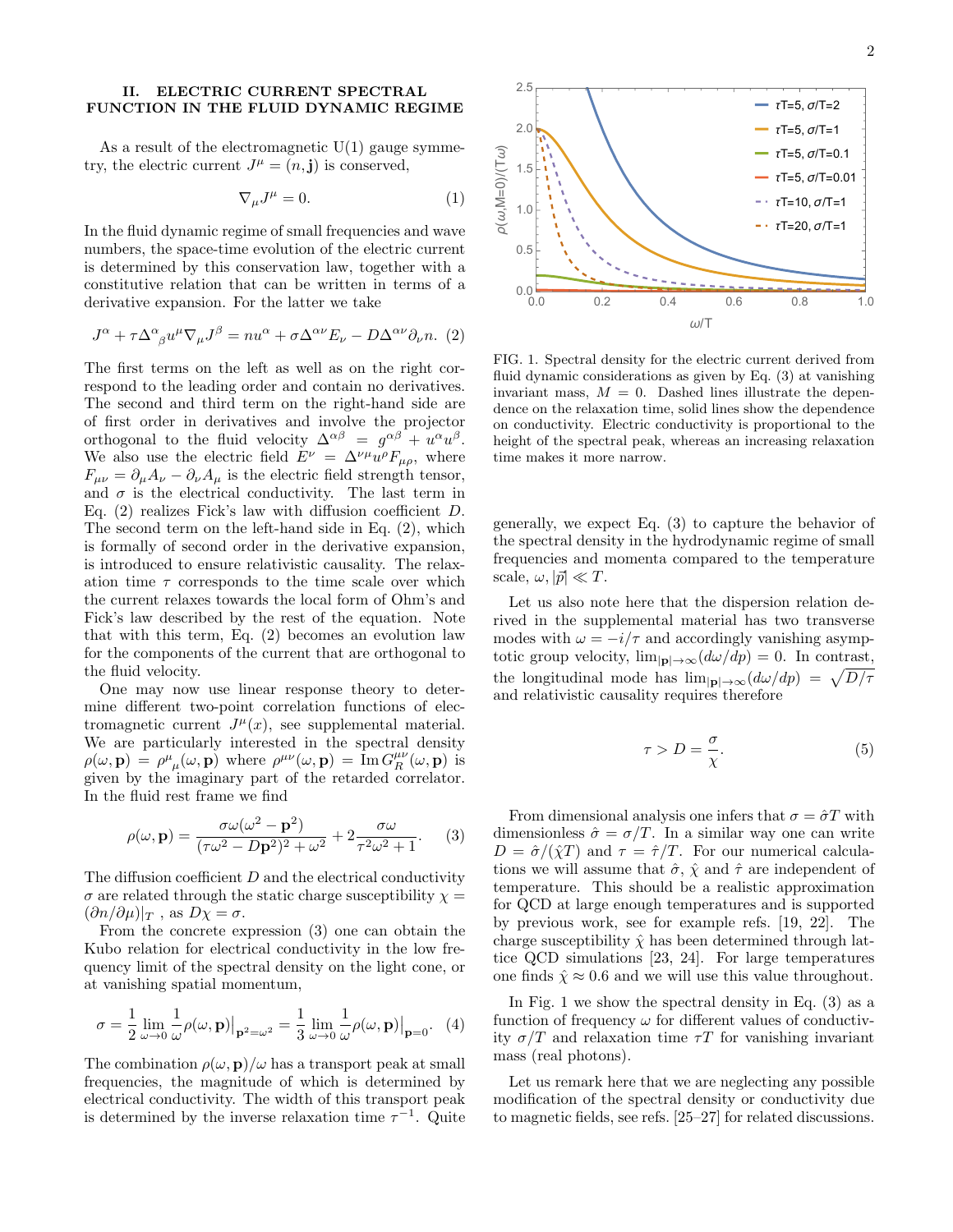## III. PHOTON AND DILEPTON PRODUCTION RATES

The photon production rate per unit volume and time in (local) thermal equilibrium is given by

$$
p^0 \frac{dR}{d^3 p} = \frac{1}{(2\pi)^3} n_\text{B}(\omega) \rho(\omega),\tag{6}
$$

with the Bose-Einstein distribution factor  $n_B(\omega)$  =  $(e^{\omega/T}-1)^{-1}$  and the frequency in the fluid rest frame  $\omega = -u_{\mu}p^{\mu}$ . The spectral density  $\rho(\omega)$  is here evaluated on the mass shell for photons, i.e., at vanishing invariant mass,  $M^2 = -p^{\mu}p_{\mu} = 0$ , and it is also a function of temperature T.

In a similar way the thermal dilepton production rate per unit volume and time can be calculated to be

$$
\frac{dR}{d^4p} = \frac{\alpha}{12\pi^4} \frac{1}{M^2} n_{\rm B}(\omega) \rho(\omega, M) \qquad (7)
$$

$$
\times \left(1 + \frac{2m^2}{M^2}\right) \sqrt{1 - \frac{4m^2}{M^2}} \Theta(M^2 - 4m^2),
$$

with the momentum of the dilepton pair being  $p^{\mu}$  =  $p_1^{\mu} + p_2^{\mu}$ , *m* the lepton mass, and  $\alpha = e^2/(4\pi)$  the electromagnetic fine structure constant.

Combining Eqs. [\(4\)](#page-1-3), [\(6\)](#page-2-0) and [\(7\)](#page-2-1), it is expected that production rates reach a finite value proportional to electrical conductivity in the limit of small energies. Using Bjorken coordinates in momentum space, this schematically reads

<span id="page-2-2"></span>
$$
\lim_{p_T \to 0} \frac{dN_\gamma}{p_T dp_T d\eta} \propto \hat{\sigma}.
$$
\n(8)

The proportionality factor contains an integral over the space-time volume occupied by the quark-gluon plasma and depends on temperature and fluid velocity of the latter. Eq. [\(8\)](#page-2-2) provides the basis of our further analysis which aims to make this relation more precise. We want to investigate how it is possible to get information about electrical conductivity from direct measurements of the soft photon and dilepton spectra at particle colliders.

## IV. PHOTON AND DILEPTON SPECTRA

In the following we will determine photon and dilepton spectra by integrating Eqs. [\(6\)](#page-2-0) and [\(7\)](#page-2-1) over the spacetime volume of a heavy-ion collision. In order to obtain the local temperature  $T(x)$  and fluid velocity  $u^{\mu}(x)$  we use the code FLUIDUM  $[28]$ , with parameters similar to those described in refs. [\[29,](#page-5-25) [30\]](#page-5-26). Our calculations address central (within the  $0 - 5\%$  class) Pb-Pb collisions with  $\sqrt{s_{NN}}$  = 5.02 TeV. Integration is performed up to a freeze-out hypersurface corresponding to  $T = 140$  MeV. This implies that we consider only particle production from the QGP itself, and not from a subsequent hadron resonance gas (HRG) phase. According to ref. [\[31\]](#page-5-27), both

<span id="page-2-0"></span>

<span id="page-2-3"></span><span id="page-2-1"></span>FIG. 2. Thermal photon transverse momentum spectrum computed by integrating the fluid dynamic spectral density [\(3\)](#page-1-1) over the space-time volume of a fireball using the fluid dynamics code FLUIDUM, for different values of electrical conductivity (colored). We choose here the relaxation time  $\tau = 5/T$ . The black curves shows the spectrum of decay photons from the decay  $\pi^0 \to \gamma\gamma$  computed calculated with the methods of ref. [\[32\]](#page-5-28).

contributions account for about equal proportion of the full photon and dilepton yields. We leave the contribution from the HRG phase for future work, but note that the methods we develop could also be applied there, to the extent that fluid dynamics is a good approximation.

For the spectral density we use the result obtained for the fluid limit in Eq.  $(3)$ , as applicable for small frequencies and momenta.

For definiteness, we concentrate on four values of the electrical conductivity to temperature ratio,  $\sigma/T =$ 0.01, 0.1, 1, 2. We fix the relaxation time to be  $\tau = 5/T$ such that the causality bound in Eq. [\(5\)](#page-1-4) is satisfied for all choices of  $\sigma/T$ . Other possible values should be investigated in the future.

In Fig. [2](#page-2-3) we show the resulting transverse momentum spectrum for photons (which is independent of azimuthal angle  $\phi$ ) for different values of the electrical conductivity (colored lines). It should be emphasized again that the assumptions underlying the fluid dynamic description become questionable at large momenta, albeit the blue shift caused by the radial expansion can boost thermal photons that are soft in the fluid rest frame to somewhat larger momenta in the laboratory frame.

In Fig. [3](#page-3-0) we show spectra of dielectrons as a function of transverse momentum based on the integration of Eq. [\(7\)](#page-2-1) with the spectral density in Eq.  $(3)$  for different values of  $\sigma/T$ . We have integrated over the invariant mass in the kinematically allowed range  $M > 2m_e$ . Similarly, in Fig. [4](#page-3-1) we show the dielectron spectrum as a function of the invariant mass M, now integrated with respect to the pair transverse momentum. One observes that the electrical conductivity has a substantial influence in all cases.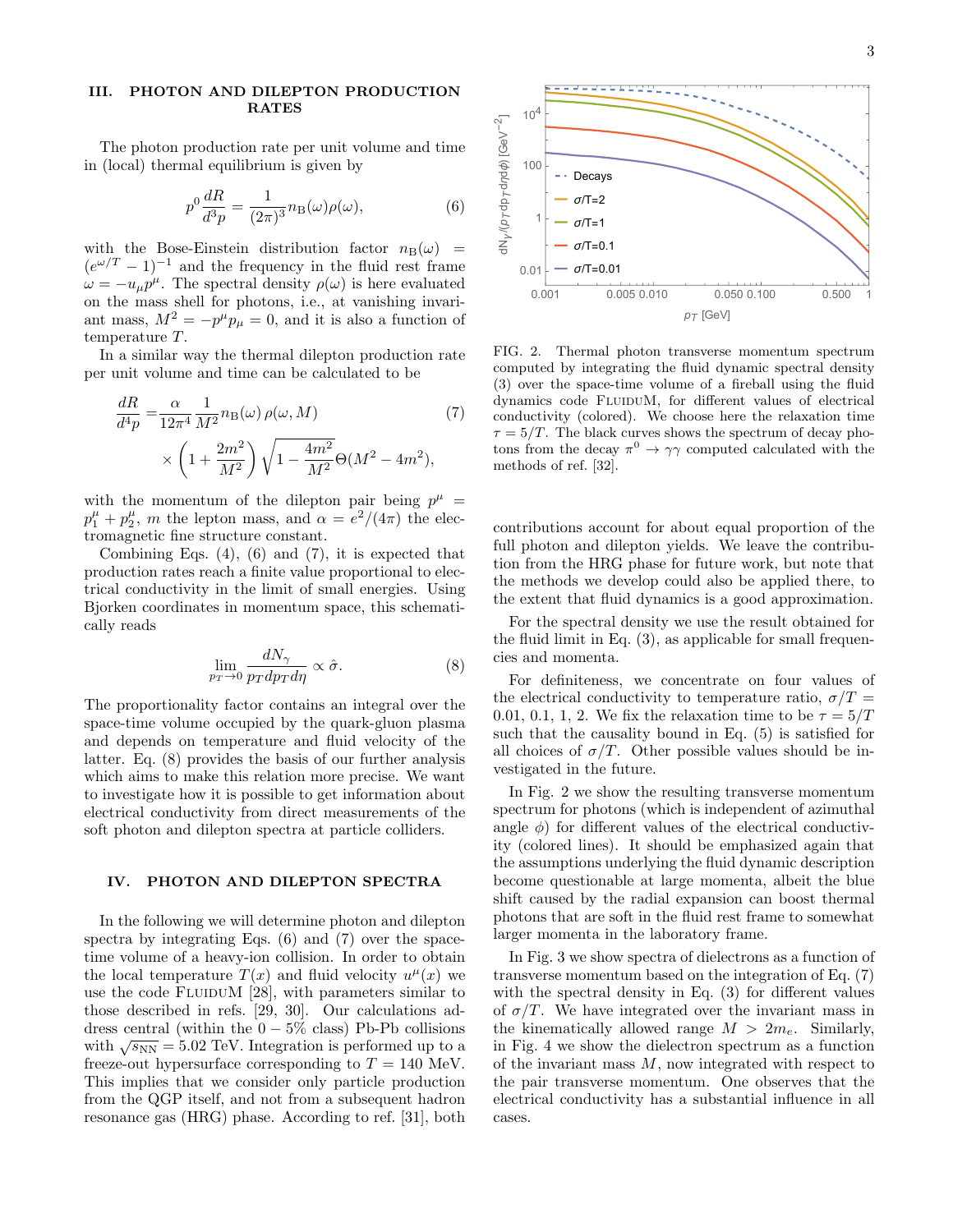

<span id="page-3-0"></span>FIG. 3. Thermal dielectron spectrum as a function of the pair transverse momentum for different values of the electrical conductivity and  $\tau = 5/T$ . The invariant mass has here been integrated in the kinematically allowed region. We compare the results with computations of dielectron pairs from decays of short-lived particles computed with a Monte Carlo simulation (black line).



<span id="page-3-1"></span>FIG. 4. Thermal dielectron spectrum similar to fig. [3,](#page-3-0) but now as a function of invariant mass M and integrated with respect to the pair transverse momentum. The curves are only shown in the kinematically allowed region  $M > 2m_e$ . We also show the spectrum of dielectrons produced by decays of short-lived hadrons for comparison.

# V. EXPERIMENTAL ACCESS TO THE ELECTRICAL CONDUCTIVITY

The experimental access to the electrical conductivity is challenging as photons and dielectrons produced in the decays of short-lived hadrons dominate the yields at low momenta and low masses. This is illustrated in Figs. [2,](#page-2-3) [3](#page-3-0) and [4](#page-3-1) which show the background from hadron decays in addition to the thermal yields. The largest contribution to the background comes from the decays of neutral pions and  $\eta$  mesons. The decay photon background was calculated with the FastReso [\[32\]](#page-5-28) code based on the hadron spectra from FluiduM. The dielectron background from hadron decays was calculated in a Monte Carlo approach

using PYTHIA 8 particle decay routines [\[33\]](#page-5-29). Only contributions from light-flavor hadrons including  $\pi^0$ ,  $\eta$ ,  $\omega$ ,  $\rho^0$ ,  $\eta'$ , and  $\phi$  were considered. The neutral pion spectrum from FluiduM/FastReso was taken as input and  $m_T$ scaling [\[34\]](#page-5-30) was assumed for the spectrum of the other mesons. For photons, the signal-to-background ratio at  $p_T = 1$  MeV varies from about 70% to 0.4% for conductivities in the range  $\sigma/T = 2{\text -}0.01$ . For the same range of conductivities, the signal-to-background ratios of the dielectrons at low  $p_T$  varies from about 67% to about 0.3%. Assuming experimental uncertainties of neutral pion and  $\eta$  meson yields at low  $p_T$  of a few percent or more, the challenge of measuring small values of the electrical conductivity becomes apparent.

In the case of dielectrons, a promising approach is to consider only dielectrons at low  $p_T$  above a minimum mass. The mass distribution of electron pairs from  $\pi^0$ and  $\eta$  Dalitz decays is given by the Kroll-Wada formula [\[35,](#page-5-31) [36\]](#page-5-32) and follows the same  $1/M^2$  form as the thermal yields over a wide mass range. Accepting only dielectrons with  $M \gtrsim 100$  MeV greatly reduces the background as dielectrons from  $\pi^0$  Dalitz decays quickly fall off close to the neutral pion mass. For instance, the signal-tobackground ratio at low  $p_T$  for  $M > 100$  MeV for the case of  $\sigma/T = 0.1$  improves by factor of about 4 to about 6.7%.

In the case of photons, Hanbury Brown-Twiss (HBT) correlations provide an attractive way to determine photon yields a low  $p_T$  [\[37,](#page-5-33) [38\]](#page-6-0). Assuming a fully chaotic source, Bose-Einstein correlations of photons produced in the QGP give rise to an enhanced production of photon pairs with small invariant relative momenta  $Q_{\text{inv}}$ . Experimentally, all photons need to be considered, including those from decays of hadrons. The latter essentially dilute the observed correlation strength of the QGP photons, making the measured correlation strength a measure of the ratio  $N_{\gamma,dir}/N_{\gamma,total}$  of direct photons to all photons. Photon pairs from neutral pion or  $\eta$  meson decays produce a peak in the correlation function at higher  $Q_{\text{inv}}$  values. The photon HBT method thus allows one to measure direct photons yields at low  $p_T$  without a statistical subtraction of decay photons from neutral pions and  $\eta$  mesons. At CERN SPS energies, photon yields obtained through photon HBT were found to be in qualitative agreement with theoretical calculations for the electrical conductivity of a meson gas [\[39\]](#page-6-1).

### VI. CONCLUSIONS

In conclusion, the electric current spectral function can be determined in the regime of small frequencies and momenta from fluid dynamic considerations. It is parameterized by the electrical conductivity, the static electric susceptibility, and the relaxation time for the electric current. An integral of this quantity over the space-time history of a heavy-ion collision event, which we have calculated, is accessible experimentally, through thermal pho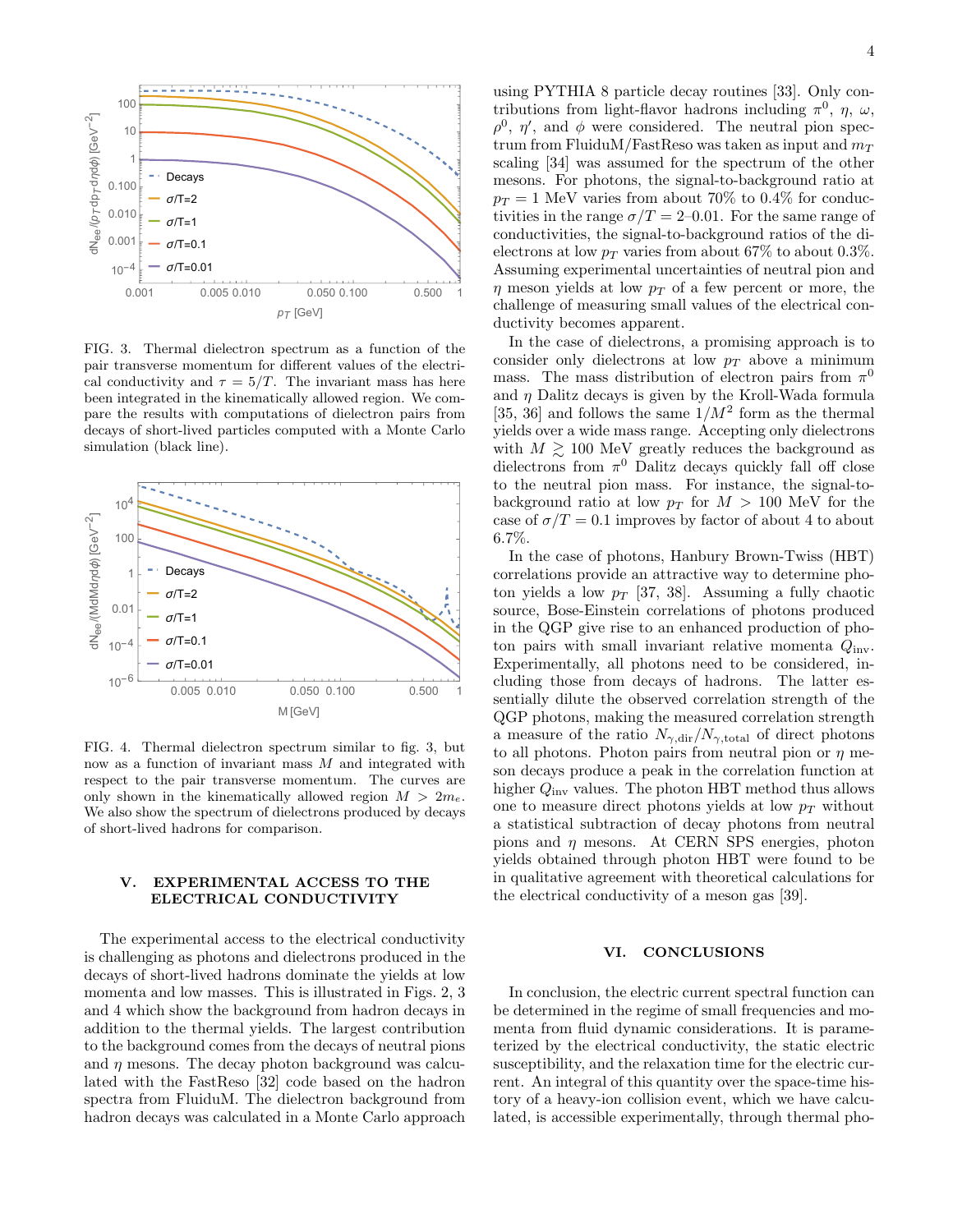ton and dilepton spectra. Advances in detector technology may soon allow one to resolve the latter in the relevant regime of small transverse momenta  $p_T \ll T$  and invariant mass  $M \ll T$  [\[40\]](#page-6-2). A confounding factor are background photons and dielectrons from decays of finalstate hadrons. For dielectrons, the signal-to-background ratio can be significantly improved if only pairs above a minimum mass are considered. For the measurement of direct photons at small momenta, the HBT method is suitable, since this method is insensitive to photons from the decay of hadrons.

#### ACKNOWLEDGMENTS

This work is supported by the DFG (German Research Foundation) – Project-ID 273811115 – SFB 1225 ISO-QUANT and under Germany's Excellence Strategy EXC 2181/1 - 390900948 (the Heidelberg STRUCTURES Excellence Cluster) as well as FL 736/3-1.

#### SUPPLEMENTAL MATERIAL: ELECTRICAL CONDUCTIVITY AND SPECTRAL DENSITY

In this appendix we discuss linear response theory for the electromagnetic current in the low frequency and momentum, or hydrodynamic limit.

We start from an interaction Hamiltonian with an external perturbation in the electromagnetic gauge field  $\Delta H(t) = -\int_{\mathbf{x}} A_{\mu}(t, \mathbf{x}) J^{\mu}(t, \mathbf{x})$  Here  $j^0 = n$  is the charge density of the quark-gluon plasma and J is the electric current density. The electric field is given as usual by  $\mathbf{E} = -\partial_t \mathbf{A} + \nabla A_0.$ 

We define the retarded response function (following the conventions of ref. [\[41\]](#page-6-3)) as

$$
G_R^{\mu\nu}(x-y) = i\theta(x^0 - y^0) \langle [J^\mu(x), J^\nu(y)] \rangle.
$$
 (9)

Consequently, the response of the current to a perturbation in the gauge field is

<span id="page-4-0"></span>
$$
\delta \langle J^{\mu}(x) \rangle = \int_{y} G_{R}^{\mu \nu}(x - y) \, \delta A_{\nu}(y). \tag{10}
$$

In the following we want to obtain the retarded correlation function defined through Eq. [\(10\)](#page-4-0) in the fluid dynamic limit corresponding to large times and distances, or small frequencies and momenta. We are using to that end the constitutive relation [\(2\)](#page-1-0).

In a static situation, and in the fluid rest frame, Eq. [\(2\)](#page-1-0) gives for constant temperature

<span id="page-4-1"></span>
$$
\mathbf{J} = \sigma \mathbf{E} - D \nabla n = \sigma \nabla A_0 - D \chi \nabla \mu. \tag{11}
$$

We use for the second equality the relation  $dn = \chi d\mu$ with static charge susceptibility  $\chi = (\partial n/\partial \mu)|_T$ . Because

 $A^{0} = -A_{0}$  and  $\mu$  appear in the microscopic action in the Euclidean Matsubara formulation only in the combination  $A^0 + \mu$ , one infers Einsteins relation  $D\chi = \sigma$ .

The charge conservation law [\(1\)](#page-1-5) together with Eq. [\(2\)](#page-1-0) give equations of motions for all components of the current  $J^{\mu}$ . In the following we use these to infer the retarded correlation function  $G_R^{\mu\nu}$ .

Considering first a vanishing gauge field,  $A_{\nu} = 0$ , the equations of motion can be written in the following matrix form, where we allowed for two (possibly frequency and momentum dependent) normalization factors  $N_1$  and  $N_2$ ,

$$
\underbrace{\begin{pmatrix} -iN_1\omega & iN_1\mathbf{p} \\ iN_2D\mathbf{p} & N_2(1-i\omega\tau)\mathbb{1} \end{pmatrix}}_{P(\omega,\mathbf{p})} J(\omega,\mathbf{p}) = 0.
$$
 (12)

The corresponding retarded Greens function is given by  $G_R(\omega, \mathbf{p}) = P^{-1}(\omega, \mathbf{p}).$  The factors  $N_1$  and  $N_2$  can be determined in the limit of small frequencies and momenta. Specifically, for  $p = 0$  and  $\omega \to 0$  one should have  $N_1 = 1/(i\chi\omega)$  to fulfill  $dn = \chi dA^0$  and  $N_2 = 1/(i\sigma\omega)$  to fulfill Eq. [\(11\)](#page-4-1). With this we find for the inverse retarded propagator

$$
(G_R^{-1})_{\mu\nu} = P_{\mu\nu} = \begin{pmatrix} \frac{-1}{\chi} & \frac{\mathbf{p}}{\chi\omega} \\ \frac{\mathbf{p}}{\chi\omega} & \left[\frac{-i}{\sigma\omega} - \frac{\tau}{\sigma}\right] \mathbb{1} \end{pmatrix}.
$$
 (13)

Matrix inversion leads to

<span id="page-4-2"></span>
$$
G_R^{\mu\nu} = \begin{pmatrix} \mathsf{A} & \mathsf{B}_{\omega}^{\mathbf{p}} \\ \mathsf{B}_{\omega}^{\mathbf{p}} & \mathsf{C}\delta_{mn} + \mathsf{D}\frac{p_m p_n}{\mathbf{p}^2} \end{pmatrix},\tag{14}
$$

with the coefficients

$$
A = \frac{\mathbf{p}^2}{\omega^2} \mathbf{B} - \chi, \qquad \qquad B = \left[ \frac{\mathbf{p}^2}{\chi \omega^2} - \frac{i}{\sigma \omega} - \frac{\tau}{\sigma} \right]^{-1}, \qquad (15)
$$

$$
\mathbf{C} = \left[ -\frac{i}{\sigma \omega} - \frac{\tau}{\sigma} \right]^{-1}, \qquad \mathbf{D} = \mathbf{B} - \mathbf{C}.
$$

The spectral function is given by the imaginary part of the retarded propagator  $\rho^{\mu\nu} = \text{Im} G_R^{\mu\nu}$ . From [\(14\)](#page-4-2) one finds

$$
\rho^{\mu\nu} = \begin{pmatrix} \hat{A} & \hat{B}^{\underline{p}}_{\omega} \\ \hat{B}^{\underline{p}}_{\omega} & \hat{C}\delta_{mn} + \hat{D}^{\underline{p}_{m}\underline{p}_{n}} \\ \end{pmatrix}, \qquad (16)
$$

with coefficients

$$
\hat{\mathsf{A}} = \frac{\mathbf{p}^2}{\omega^2} \hat{\mathsf{B}}, \qquad \hat{\mathsf{B}} = \frac{\sigma \omega^3}{(\tau \omega^2 - D\mathbf{p}^2)^2 + \omega^2},
$$
\n
$$
\hat{\mathsf{C}} = \frac{\sigma \omega}{\tau^2 \omega^2 + 1}, \qquad \hat{\mathsf{D}} = \hat{\mathsf{B}} - \hat{\mathsf{C}}.
$$
\n(17)

The trace  $\rho = \rho^{\mu}_{\mu}$  evaluates to the expression given in Eq. [\(3\)](#page-1-1).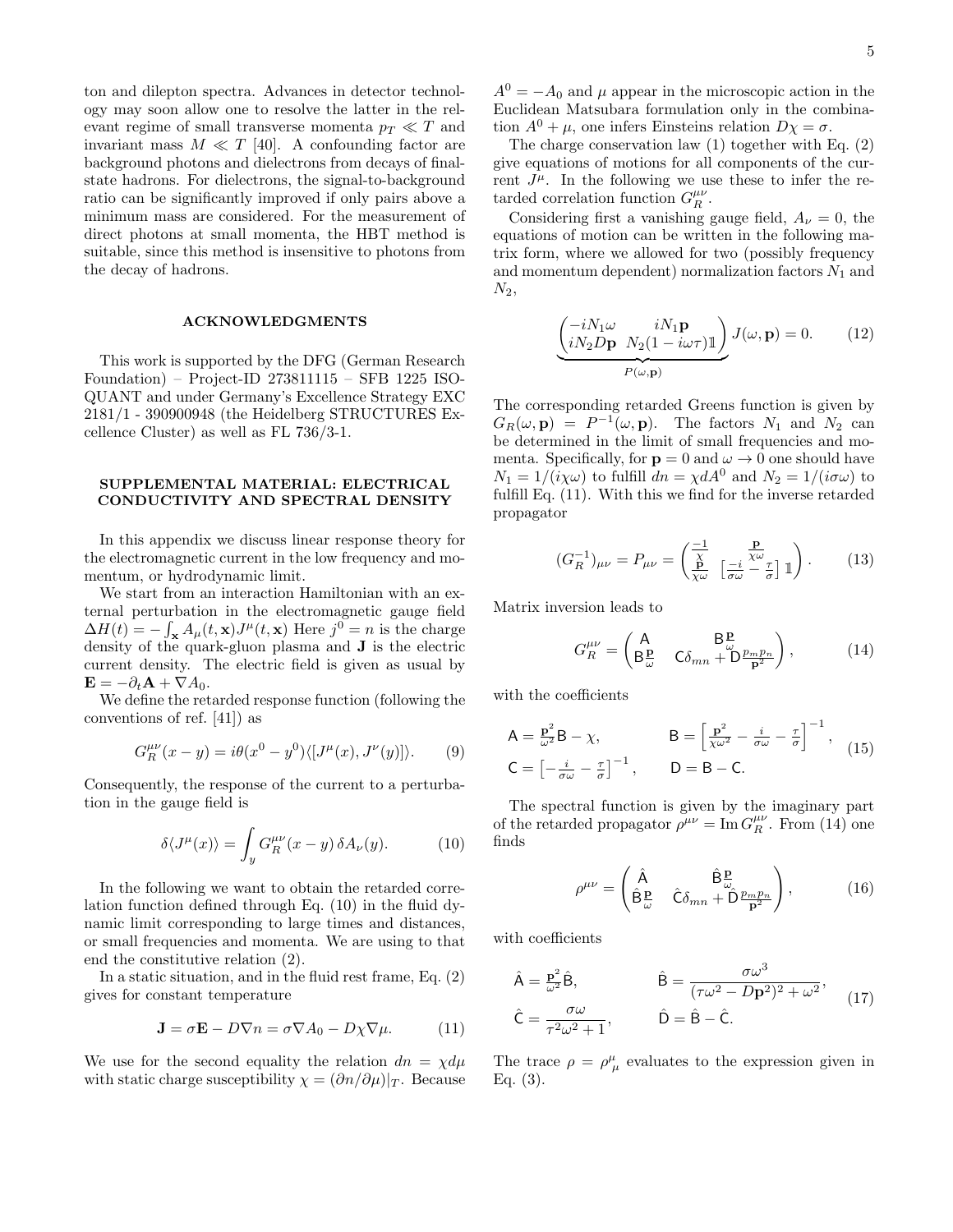- <span id="page-5-0"></span>[1] D. A. Teaney, Viscous Hydrodynamics and the Quark Gluon Plasma, in *Quark-gluon plasma*  $4$ , edited by R. C. Hwa and X.-N. Wang (2010) pp. 207–266, [arXiv:0905.2433 \[nucl-th\].](https://arxiv.org/abs/0905.2433)
- [2] U. Heinz and R. Snellings, Collective flow and viscosity in relativistic heavy-ion collisions, [Ann. Rev. Nucl. Part.](https://doi.org/10.1146/annurev-nucl-102212-170540) Sci. 63[, 123 \(2013\),](https://doi.org/10.1146/annurev-nucl-102212-170540) [arXiv:1301.2826 \[nucl-th\].](https://arxiv.org/abs/1301.2826)
- <span id="page-5-1"></span>[3] W. Busza, K. Rajagopal, and W. van der Schee, Heavy Ion Collisions: The Big Picture, and the Big Questions, [Ann. Rev. Nucl. Part. Sci.](https://doi.org/10.1146/annurev-nucl-101917-020852) 68, 339 (2018), [arXiv:1802.04801 \[hep-ph\].](https://arxiv.org/abs/1802.04801)
- <span id="page-5-2"></span>[4] L. P. Kadanoff and P. C. Martin, Hydrodynamic equations and correlation functions, Annals of Physics 24, 419 (1963).
- <span id="page-5-3"></span>[5] M. Laine, Thermal 2-loop master spectral function at finite momentum, [JHEP](https://doi.org/10.1007/JHEP05(2013)083) 05, 083, [arXiv:1304.0202 \[hep](https://arxiv.org/abs/1304.0202)[ph\].](https://arxiv.org/abs/1304.0202)
- <span id="page-5-14"></span>[6] J. Ghiglieri, J. Hong, A. Kurkela, E. Lu, G. D. Moore, and D. Teaney, Next-to-leading order thermal photon production in a weakly coupled quark-gluon plasma, [JHEP](https://doi.org/10.1007/JHEP05(2013)010) 05, 010, [arXiv:1302.5970 \[hep-ph\].](https://arxiv.org/abs/1302.5970)
- <span id="page-5-4"></span>[7] M. Laine, NLO thermal dilepton rate at non-zero momentum, [JHEP](https://doi.org/10.1007/JHEP11(2013)120) 11, 120, [arXiv:1310.0164 \[hep-ph\].](https://arxiv.org/abs/1310.0164)
- <span id="page-5-5"></span>[8] J. Ghiglieri, O. Kaczmarek, M. Laine, and F. Meyer, Lattice constraints on the thermal photon rate, [Phys. Rev.](https://doi.org/10.1103/PhysRevD.94.016005) D 94[, 016005 \(2016\),](https://doi.org/10.1103/PhysRevD.94.016005) [arXiv:1604.07544 \[hep-lat\].](https://arxiv.org/abs/1604.07544)
- [9] M. Cè, T. Harris, H. B. Meyer, A. Steinberg, and A. Toniato, Rate of photon production in the quark-gluon plasma from lattice QCD, [Phys. Rev. D](https://doi.org/10.1103/PhysRevD.102.091501) 102, 091501 [\(2020\),](https://doi.org/10.1103/PhysRevD.102.091501) [arXiv:2001.03368 \[hep-lat\].](https://arxiv.org/abs/2001.03368)
- <span id="page-5-6"></span>[10] G. Jackson and M. Laine, Testing thermal photon and dilepton rates, [JHEP](https://doi.org/10.1007/JHEP11(2019)144) 11, 144, [arXiv:1910.09567 \[hep-ph\].](https://arxiv.org/abs/1910.09567)
- <span id="page-5-7"></span>[11] P. B. Arnold, G. D. Moore, and L. G. Yaffe, Transport coefficients in high temperature gauge theories. 1. Leading log results, [JHEP](https://doi.org/10.1088/1126-6708/2000/11/001) 11, 001, [arXiv:hep-ph/0010177.](https://arxiv.org/abs/hep-ph/0010177)
- <span id="page-5-8"></span>[12] P. B. Arnold, G. D. Moore, and L. G. Yaffe, Transport coefficients in high temperature gauge theories. 2. Beyond leading log, [JHEP](https://doi.org/10.1088/1126-6708/2003/05/051) 05, 051, [arXiv:hep-ph/0302165.](https://arxiv.org/abs/hep-ph/0302165)
- <span id="page-5-9"></span>[13] M. Greif, Electrical Conductivity of the Quark Gluon Plasma, Master thesis, Goethe University Frankfurt.
- <span id="page-5-10"></span>[14] G. Aarts and A. Nikolaev, Electrical conductivity of the quark-gluon plasma: perspective from lattice QCD, [Eur.](https://doi.org/10.1140/epja/s10050-021-00436-5) Phys. J. A 57[, 118 \(2021\),](https://doi.org/10.1140/epja/s10050-021-00436-5) [arXiv:2008.12326 \[hep-lat\].](https://arxiv.org/abs/2008.12326)
- <span id="page-5-11"></span>[15] B. B. Brandt, A. Francis, T. Harris, H. B. Meyer, and A. Steinberg, An estimate for the thermal photon rate from lattice QCD, [EPJ Web Conf.](https://doi.org/10.1051/epjconf/201817507044) 175, 07044 (2018), [arXiv:1710.07050 \[hep-lat\].](https://arxiv.org/abs/1710.07050)
- <span id="page-5-12"></span>[16] P. B. Arnold, G. D. Moore, and L. G. Yaffe, Photon emission from quark gluon plasma: Complete leading order results, [JHEP](https://doi.org/10.1088/1126-6708/2001/12/009) 12, 009, [arXiv:hep-ph/0111107.](https://arxiv.org/abs/hep-ph/0111107)
- <span id="page-5-13"></span>[17] P. Aurenche, F. Gelis, G. D. Moore, and H. Zaraket, Landau-Pomeranchuk-Migdal resummation for dilepton production, [JHEP](https://doi.org/10.1088/1126-6708/2002/12/006) 12, 006, [arXiv:hep-ph/0211036.](https://arxiv.org/abs/hep-ph/0211036)
- <span id="page-5-15"></span>[18] M. E. Carrington, A. Gynther, and P. Aurenche, Energetic di-leptons from the Quark Gluon Plasma, [Phys.](https://doi.org/10.1103/PhysRevD.77.045035) Rev. D 77[, 045035 \(2008\),](https://doi.org/10.1103/PhysRevD.77.045035) [arXiv:0711.3943 \[hep-ph\].](https://arxiv.org/abs/0711.3943)
- <span id="page-5-16"></span>[19] M. Greif, C. Greiner, and G. S. Denicol, Electric conductivity of a hot hadron gas from a kinetic approach, [Phys.](https://doi.org/10.1103/PhysRevD.93.096012) Rev. D 93[, 096012 \(2016\),](https://doi.org/10.1103/PhysRevD.93.096012) [arXiv:1602.05085 \[nucl-th\].](https://arxiv.org/abs/1602.05085)
- <span id="page-5-17"></span>[20] Y. Yin, Electrical conductivity of the quark-gluon plasma and soft photon spectrum in heavy-ion collisions, [Phys.](https://doi.org/10.1103/PhysRevC.90.044903)

Rev. C 90[, 044903 \(2014\),](https://doi.org/10.1103/PhysRevC.90.044903) [arXiv:1312.4434 \[nucl-th\].](https://arxiv.org/abs/1312.4434)

- <span id="page-5-18"></span>[21] A. Adare et al. (PHENIX), Centrality dependence of low-momentum direct-photon production in Au+Au collisions at  $\sqrt{s_{NN}}$  = 200 GeV, [Phys. Rev. C](https://doi.org/10.1103/PhysRevC.91.064904) 91, 064904 [\(2015\),](https://doi.org/10.1103/PhysRevC.91.064904) [arXiv:1405.3940 \[nucl-ex\].](https://arxiv.org/abs/1405.3940)
- <span id="page-5-19"></span>[22] D. Banerjee, S. Datta, R. Gavai, and P. Majumdar, Heavy Quark Momentum Diffusion Coefficient from Lattice QCD, Phys. Rev. D 85[, 014510 \(2012\),](https://doi.org/10.1103/PhysRevD.85.014510) [arXiv:1109.5738 \[hep-lat\].](https://arxiv.org/abs/1109.5738)
- <span id="page-5-20"></span>[23] S. Borsanyi, Z. Fodor, S. D. Katz, S. Krieg, C. Ratti, and K. Szabo, Fluctuations of conserved charges at finite temperature from lattice QCD, [JHEP](https://doi.org/10.1007/JHEP01(2012)138) 01, 138, [arXiv:1112.4416 \[hep-lat\].](https://arxiv.org/abs/1112.4416)
- <span id="page-5-21"></span>[24] A. Bazavov et al. (HotQCD), Fluctuations and Correlations of net baryon number, electric charge, and strangeness: A comparison of lattice QCD results with the hadron resonance gas model, [Phys. Rev. D](https://doi.org/10.1103/PhysRevD.86.034509) 86, 034509 [\(2012\),](https://doi.org/10.1103/PhysRevD.86.034509) [arXiv:1203.0784 \[hep-lat\].](https://arxiv.org/abs/1203.0784)
- <span id="page-5-22"></span>[25] S.-i. Nam, Electrical conductivity of quark matter at finite T under external magnetic field, [Phys. Rev. D](https://doi.org/10.1103/PhysRevD.86.033014) 86, [033014 \(2012\),](https://doi.org/10.1103/PhysRevD.86.033014) [arXiv:1207.3172 \[hep-ph\].](https://arxiv.org/abs/1207.3172)
- [26] K. Hattori and D. Satow, Electrical Conductivity of Quark-Gluon Plasma in Strong Magnetic Fields, [Phys.](https://doi.org/10.1103/PhysRevD.94.114032) Rev. D 94[, 114032 \(2016\),](https://doi.org/10.1103/PhysRevD.94.114032) [arXiv:1610.06818 \[hep-ph\].](https://arxiv.org/abs/1610.06818)
- <span id="page-5-23"></span>[27] B. Feng, Electric conductivity and Hall conductivity of the QGP in a magnetic field, [Phys. Rev. D](https://doi.org/10.1103/PhysRevD.96.036009) 96, 036009 [\(2017\).](https://doi.org/10.1103/PhysRevD.96.036009)
- <span id="page-5-24"></span>[28] S. Floerchinger, E. Grossi, and J. Lion, Fluid dynamics of heavy ion collisions with mode expansion, [Phys. Rev.](https://doi.org/10.1103/PhysRevC.100.014905) C 100[, 014905 \(2019\),](https://doi.org/10.1103/PhysRevC.100.014905) [arXiv:1811.01870 \[nucl-th\].](https://arxiv.org/abs/1811.01870)
- <span id="page-5-25"></span>[29] D. Devetak, A. Dubla, S. Floerchinger, E. Grossi, S. Masciocchi, A. Mazeliauskas, and I. Selyuzhenkov, Global fluid fits to identified particle transverse momentum spectra from heavy-ion collisions at the Large Hadron Collider, [JHEP](https://doi.org/10.1007/JHEP06(2020)044) 06, 044, [arXiv:1909.10485 \[hep-ph\].](https://arxiv.org/abs/1909.10485)
- <span id="page-5-26"></span>[30] J. E. Bernhard, J. S. Moreland, S. A. Bass, J. Liu, and U. Heinz, Applying Bayesian parameter estimation to relativistic heavy-ion collisions: simultaneous characterization of the initial state and quark-gluon plasma medium, Phys. Rev. C 94[, 024907 \(2016\),](https://doi.org/10.1103/PhysRevC.94.024907) [arXiv:1605.03954 \[nucl](https://arxiv.org/abs/1605.03954)[th\].](https://arxiv.org/abs/1605.03954)
- <span id="page-5-27"></span>[31] S. Turbide, R. Rapp, and C. Gale, Hadronic production of thermal photons, Phys. Rev. C 69[, 014903 \(2004\),](https://doi.org/10.1103/PhysRevC.69.014903) [arXiv:hep-ph/0308085.](https://arxiv.org/abs/hep-ph/0308085)
- <span id="page-5-28"></span>[32] A. Mazeliauskas, S. Floerchinger, E. Grossi, and D. Teaney, Fast resonance decays in nuclear collisions, [Eur. Phys. J. C](https://doi.org/10.1140/epjc/s10052-019-6791-7) 79, 284 (2019), [arXiv:1809.11049 \[nucl](https://arxiv.org/abs/1809.11049)[th\].](https://arxiv.org/abs/1809.11049)
- <span id="page-5-29"></span>[33] T. Sjostrand, S. Mrenna, and P. Z. Skands, A Brief Introduction to PYTHIA 8.1, [Comput. Phys. Commun.](https://doi.org/10.1016/j.cpc.2008.01.036) 178, [852 \(2008\),](https://doi.org/10.1016/j.cpc.2008.01.036) [arXiv:0710.3820 \[hep-ph\].](https://arxiv.org/abs/0710.3820)
- <span id="page-5-30"></span>[34] R. Albrecht et al. (WA80), Production of eta mesons in  $200-A/\text{GeV}$  S + S and S + Au reactions, [Phys. Lett. B](https://doi.org/10.1016/0370-2693(95)01166-N) 361[, 14 \(1995\),](https://doi.org/10.1016/0370-2693(95)01166-N) [arXiv:hep-ex/9507009.](https://arxiv.org/abs/hep-ex/9507009)
- <span id="page-5-31"></span>[35] N. M. Kroll and W. Wada, Internal pair production associated with the emission of high-energy gamma rays, Phys. Rev. 98[, 1355 \(1955\).](https://doi.org/10.1103/PhysRev.98.1355)
- <span id="page-5-32"></span>[36] L. G. Landsberg, Electromagnetic Decays of Light Mesons, Phys. Rept. 128[, 301 \(1985\).](https://doi.org/10.1016/0370-1573(85)90129-2)
- <span id="page-5-33"></span>[37] M. M. Aggarwal et al. (WA98), Interferometry of direct photons in central Pb-208+Pb-208 collisions at 158-A-